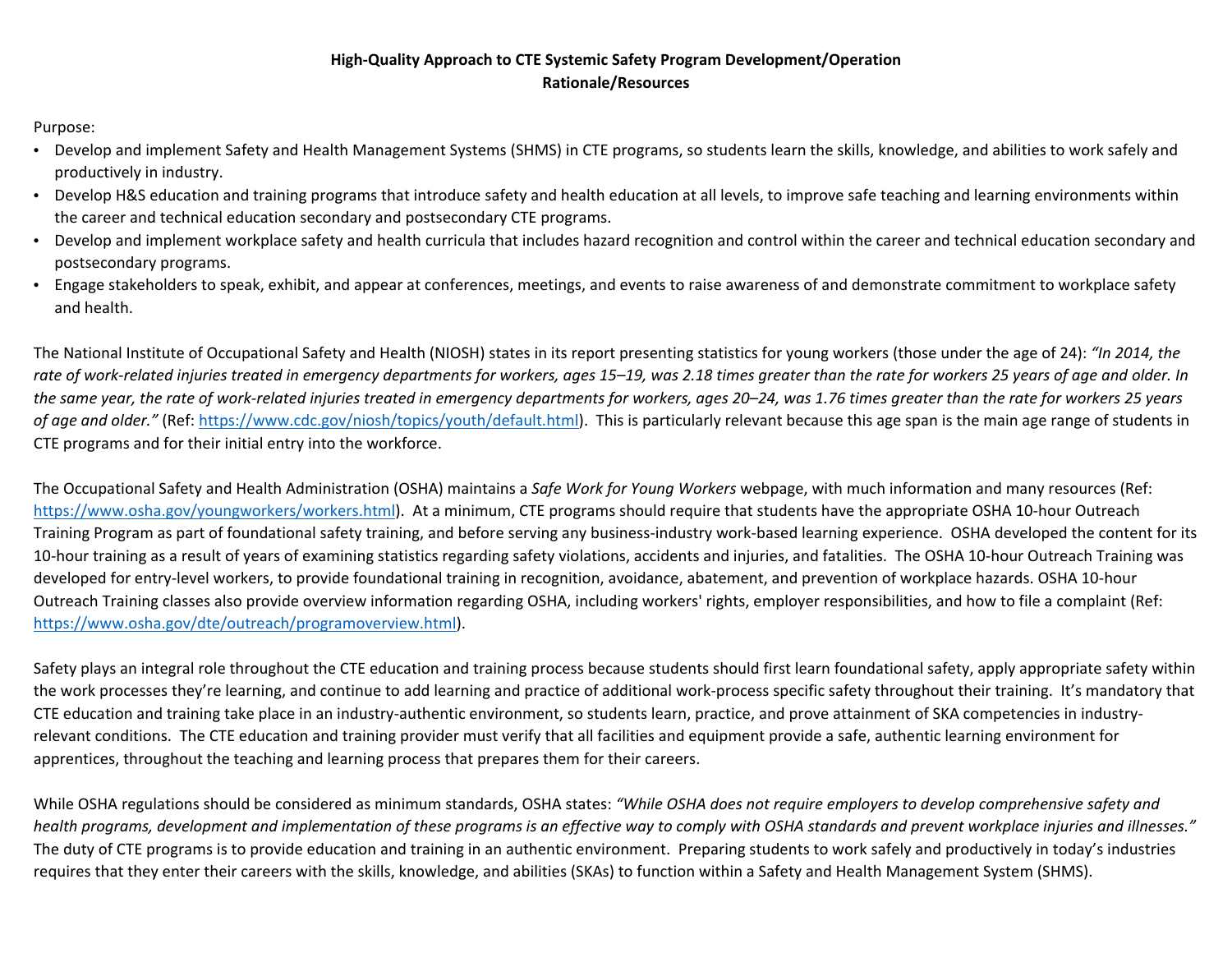Best practice requires CTE education and training providers to have a Safety and Health Management System in place – just as employers should. OSHA's Recommended Practices for Safety and Health Programs, or an approved equal, should serve as guidelines for implementing a safety and health program built around the seven core elements OSHA identifies for successful safety and health programs. This SHMS will work well as a framework when resourced with program components that CTE programs can use in the teaching, learning, and operation of their programs. Programs could implement the SHMS within their program, and have an operationalized safety plan that students would be using – with the same SHMS components that they need to learn and be able to use effectively to work safely in industry.

Through its SHMS, every CTE program must ensure facilities and equipment used in the program:

- 1. Reflects current workplace, industry and/or occupational practices and requirements;
- 2. Meets appropriate federal, state and local standards for occupational safety and health, as applied in the related industry;
- 3. Enables students to demonstrate safe and appropriate use and maintenance of facilities and equipment within the program;
- 4. Provides a safe environment for teaching and learning safety processes that are defined; and
- 5. Are regularly inspected and resourced with updates that include replacing facilities and equipment, as necessary.

OSHA's Recommended Practices for Safety and Health Programs provides the framework for developing a Safety and Health Management System (SHMS). This overall SHMS contains the following seven Core Elements:

- 1. Management Leadership
- 2. Worker Participation
- 3. Hazard Identification and Assessment
- 4. Hazard Prevention and Control
- 5. Education and Training
- 6. Program Evaluation and Improvement, and
- 7. Communication and Coordination for Employers on Multiemployer Worksites

Following describes the rationale and an application of OSHA's SHMS to CTE Programs.

Teaching and learning Safety Knowledge Skills and Abilities (SKAs) requires that a CTE program operationalize those processes within an industry-authentic, wellstructured safety culture, and Safety & Health Management System. The document which follows adapts the *Recommended Practices for Safety and Health Programs* (the core elements OSHA's model SHMS) for use by Career and Technical Education (CTE) Programs. Reference: *Guidance on Safety and Health Management System (SHMS) - Best practices from OSHA's Recommended Practices for Safety and Health Programs Core Elements of the Safety and Health Program Recommended Practices; Pg. 7; Adapted for use by Career and Technical Education (CTE) Programs*.

As students learn and practice applying these core elements during their CTE education and training, they will become proficient in the SKAs they need to have in order to work safely, and mitigate potential safety hazards – for a safe training and worksite environment. The following four pages contain the guidance for OSHA's Recommended Practices for Safety and Health Programs, along with Recommendations for Operationalizing the OSHA 10-Hour Safety Outreach Training for the Construction and General Industries.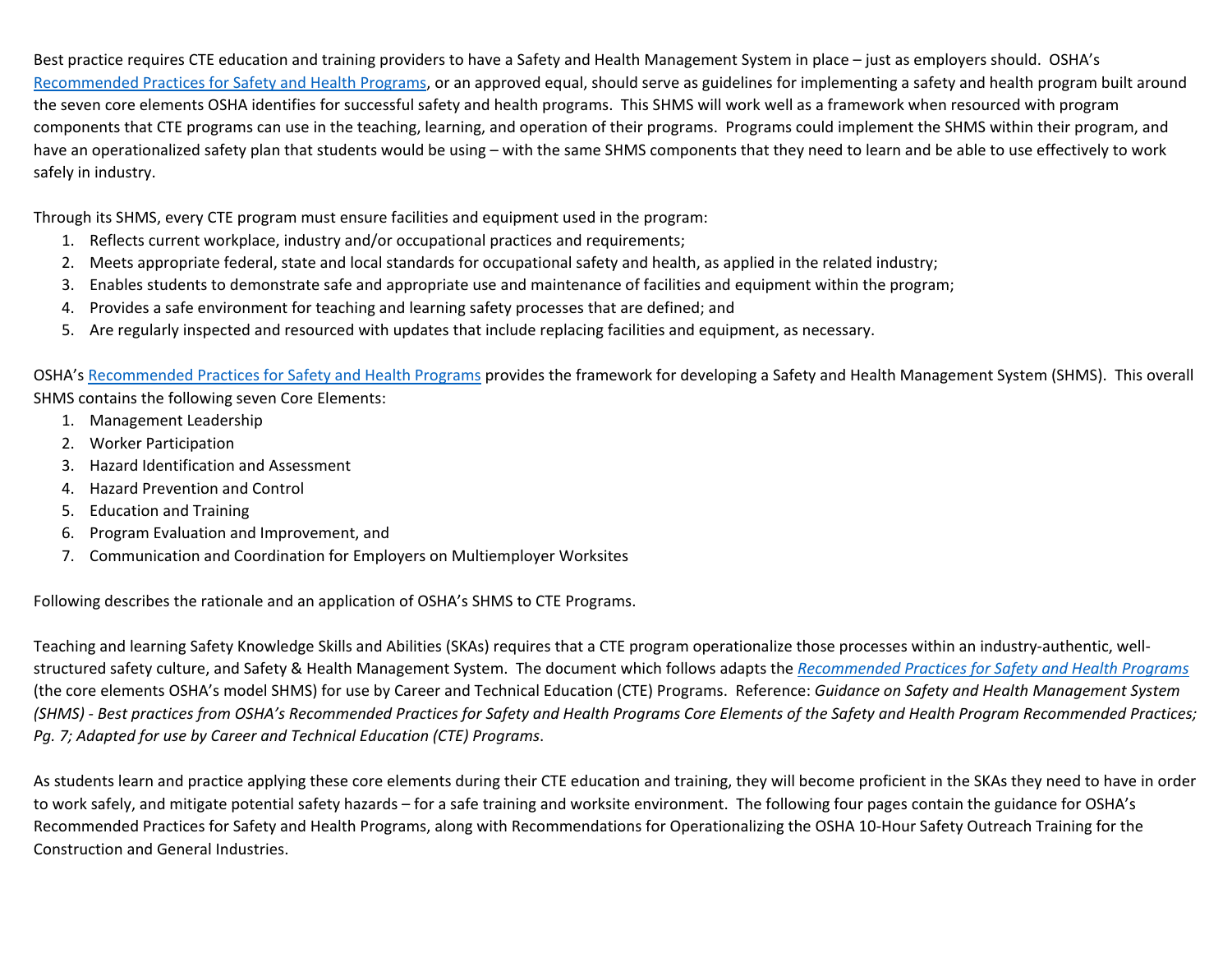### **Guidance on Safety and Health Management System (SHMS)**

### **Best practices from OSHA's [Recommended Practices for Safety and Health Programs](https://www.osha.gov/shpguidelines/docs/OSHA_SHP_Recommended_Practices.pdf)**

### *Core Elements of the Safety and Health Program Recommended Practices; Pg. 7;*

### **Adapted for use by Secondary and Postsecondary Career and Technical Education (CTE) Programs**

Note: Theses Core Elements have been revised from OSHA's *Core Elements of the Safety and Health Program Recommended Practices*, to focus on student learning and function within an authentic CTE program Safety and Health Management System (SHMS). It includes essential leadership, faculty, staff, employer, and stakeholder roles and program operations.

Purpose: OSHA states that establishing a safety and health system is one of the most effective ways of protecting workers from injury, or worse. CTE programs that train students for careers strive to provide teaching and l in an authentic industry environment. These best practices can assist CTE programs in their efforts to prepare students to have those career-ready skills, knowledge, and practices.

## **MANAGEMENT LEADERSHIP**

**Includes Administrators, Faculty, and Employers**

#### **Resources:**

ttps://www.osha.gov/shpguide [ines/docs/OSHA\\_SHP\\_Recomm](https://www.osha.gov/shpguidelines/docs/OSHA_SHP_Recommended_Practices.pdf) ended Practices.pdf

- •Administration demonstrates its commitment to eliminating hazards and to continuously improving workplace safety and health, communicates that commitment to workers, and sets program expectations and responsibilities.
- •The institution has a plan and system in place for employees/students/stakeholders to report hazards, close calls/near misses, injuries, illnesses and other safety and health concerns. The plan and system includes investigation, recordkeeping and reporting back to employees/students/stakeholders on what action was taken in response to the safety-related reports. The institution also observes OSHA Injury and Illness Recordkeeping and Reporting Requirements.
- •Administration at all levels make safety and health a core organizational value, establish safety and health goals and objectives, provide adequate resources and support for the program, and set a good example.
- Efforts, activities, and policies, include the following:
- $\checkmark$  Creating a positive health and safety culture; understanding legalities and responsibilities; ensuring reputation; supporting, planning, and resourcing; rewarding; assessing and monitoring.
- Ensuring that administrators, faculty, staff, and students understand that it's their right to expect to perform all functions within a safe and healthy environment.
- $\checkmark$  Administration implements safety as an accountability component within leadership, faculty, and staff annual performance reviews.

 $\checkmark$  Administration requires that employee professional development plans identify safety knowledge, skills, and abilities needed by the individual, and provides support and resources so employees accomplish those identified goals.

- Programs develop a S&H Plan. (Ref [https://www.osha.gov/shpguidelines/docs/OSHA\\_SHP\\_Recommended\\_Practices.pdf\)](https://www.osha.gov/shpguidelines/docs/OSHA_SHP_Recommended_Practices.pdf).
- Draft S&H Plan is reviewed by Program Advisory Committee, submitted to Administration for review and approval, then receives final approval by the Program Advisory Committee.
- $\checkmark$  A hazard identification and analysis system is recognized as being foundational to a safe and healthy environment, and is implemented to identify basic and unforeseen safety and health hazards, evaluate risks, and prioritize methods to eliminate or control hazards. Leadership requires the program to conduct routine hazard assessments, utilizing processes described in OSHA's Job Hazard Analysis publication at: [https://www.osha.gov/Publications/osha3071.pdf,](https://www.osha.gov/Publications/osha3071.pdf) and utilizing resources from the NIOSH's Hierarchy of Controls at: [https://www.cdc.gov/niosh/topics/hierarchy/,](https://www.cdc.gov/niosh/topics/hierarchy/) Safety Checklist Program for Schools at: [https://www.cdc.gov/niosh/docs/2004-101/,](https://www.cdc.gov/niosh/docs/2004-101/) and other sources.
- $\checkmark$  Employers and sites for internships and other Work-based Learning experiences are inspected and approved as safe for students.
- $\checkmark$  Administrators and faculty provide positive communications to all employees and students.
- $\checkmark$  Implementation of the program follows a research-based successful implementation strategy. Leadership support from positive formal and informal leaders (management, instructors, students, and stakeholders) will be recruited as leaders throughout implementation and operations efforts.
- Annual S&H program review and improvement is conducted, using the OSHA's Safety and Health Program Audit Tool, at: [https://www.osha.gov/shpguidelines/docs/SHP\\_Audit\\_Tool.pdf](https://www.osha.gov/shpguidelines/docs/SHP_Audit_Tool.pdf)
- $\checkmark$  Program leadership works with its Program Advisory Committee to identify a Safety Advisory subgroup of workers, including students participating in work-based learning (WBL); workers supervising students in WBL; and incumbent workers – to identify and address authentic worker-related safety issues. This subgroup serves as a subcommittee of the Program Advisory Committee, to review and make recommendations on program safety, content, and student attainment of skills, knowledge, and abilities to work safely in the industry.
- $\checkmark$  Annual strategic plan is developed from the results of the S&H Program Audit.
- Program leadership contacts their state OSHA Consultation Service for assistance with unresolved questions regarding identifying potential hazards, OSHA standards and compliance, for educational assistance, and for reviewing safety and health plans (Ref: https://www.osha.gov/dcsp/smallbusiness/consult\_directory.html).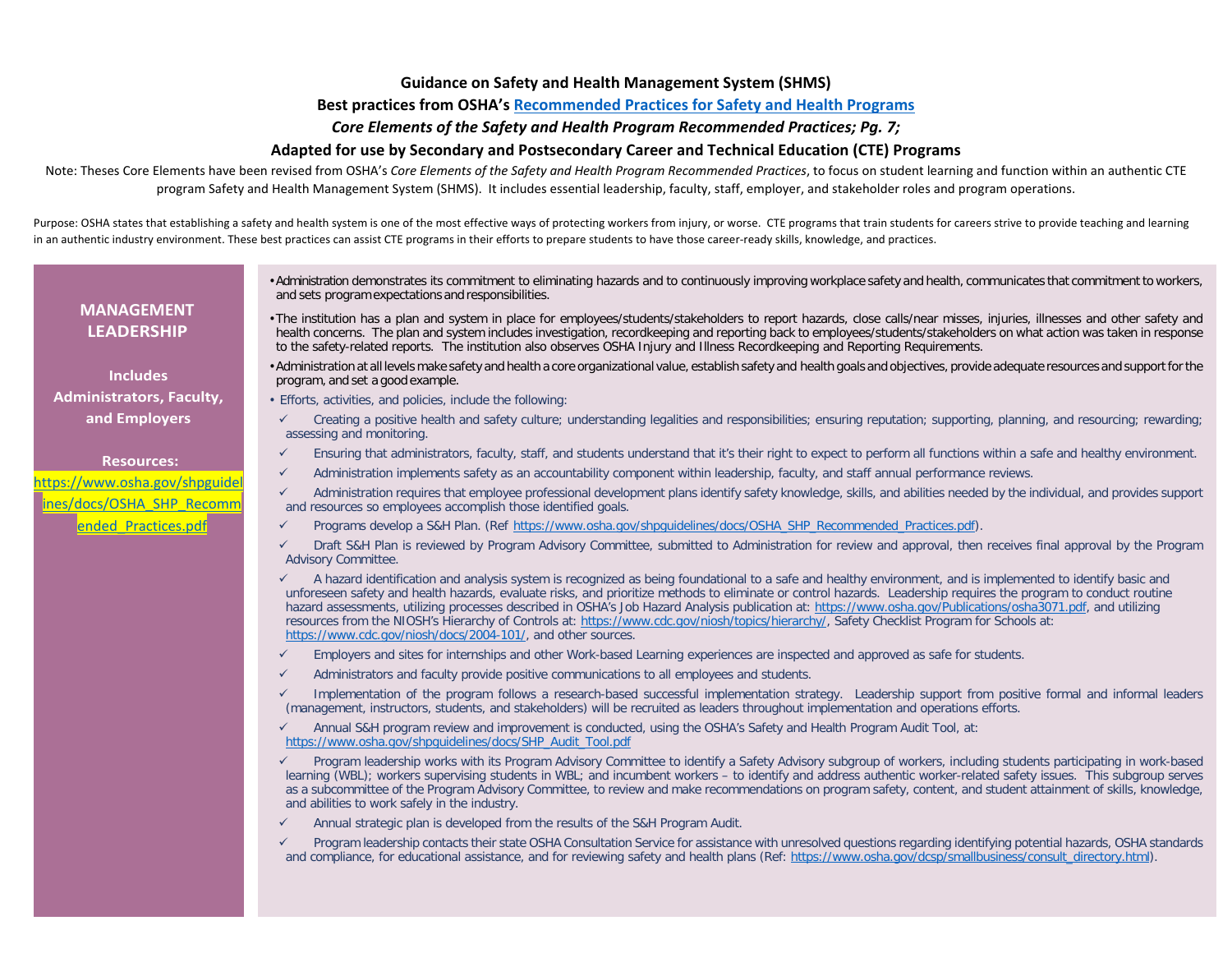| <b>WORKER</b><br><b>PARTICIPATION</b><br><b>Includes</b><br><b>Administrators, Faculty,</b><br><b>Staff, and Students</b><br><b>Resources:</b><br>https://www.osha.gov/shpguide | . Workers and their representatives are involved in all aspects of the program—including setting goals, identifying and reporting hazards, investigating incidents, and tracking<br>progress.<br>. All workers, including contractors and temporary workers, understand their roles and responsibilities under the program and what they need to do to effectively carry<br>them out.<br>• Workers are encouraged and have means to communicate openly with management and to report safety and health concerns or suggest improvements, without fear of<br>retaliation.<br>. Workers report all work-related injuries, illnesses, or "near miss" events (which could have caused an injury or illness) through the established institutional reporting<br>system, on an Accident Investigation Form https://www.osha.gov/dte/grant_materials/fy11/sh-22224-11/3_Accident_Investigation_Form.pdf<br>• Any potential barriers or obstacles to worker participation in the program (for example, language, lack of information, or disincentives) are removed or addressed.<br>. Includes the following:<br>$\checkmark$<br>Leadership, faculty, staff, students, and workplace supervisors of students engage in required safety and health education and training.<br>Students keep a weekly job log (for program lab work and work-based learning) that includes identifying challenges and potential safety hazards and describing<br>$\checkmark$ |
|---------------------------------------------------------------------------------------------------------------------------------------------------------------------------------|------------------------------------------------------------------------------------------------------------------------------------------------------------------------------------------------------------------------------------------------------------------------------------------------------------------------------------------------------------------------------------------------------------------------------------------------------------------------------------------------------------------------------------------------------------------------------------------------------------------------------------------------------------------------------------------------------------------------------------------------------------------------------------------------------------------------------------------------------------------------------------------------------------------------------------------------------------------------------------------------------------------------------------------------------------------------------------------------------------------------------------------------------------------------------------------------------------------------------------------------------------------------------------------------------------------------------------------------------------------------------------------------------------------------------------------------------|
| lines/worker-participation.html                                                                                                                                                 | what they (students) did to meet the challenges and mitigate hazards.                                                                                                                                                                                                                                                                                                                                                                                                                                                                                                                                                                                                                                                                                                                                                                                                                                                                                                                                                                                                                                                                                                                                                                                                                                                                                                                                                                                |
|                                                                                                                                                                                 | $\checkmark$<br>Students regularly complete job hazard analysis process analyses, according to OSHA regulations, following OSHA's Job Hazard Analysis publication at:<br>https://www.osha.gov/Publications/osha3071.pdf.                                                                                                                                                                                                                                                                                                                                                                                                                                                                                                                                                                                                                                                                                                                                                                                                                                                                                                                                                                                                                                                                                                                                                                                                                             |
|                                                                                                                                                                                 | $\checkmark$<br>Employees and students report safety issues and concerns through a well-established, structured process that results in review and resolution of reported issues.                                                                                                                                                                                                                                                                                                                                                                                                                                                                                                                                                                                                                                                                                                                                                                                                                                                                                                                                                                                                                                                                                                                                                                                                                                                                    |
|                                                                                                                                                                                 | • Procedures are put in place to continually identify workplace hazards and evaluate risks.<br>· Safety and health hazards from routine, nonroutine, and emergency situations are identified and assessed.                                                                                                                                                                                                                                                                                                                                                                                                                                                                                                                                                                                                                                                                                                                                                                                                                                                                                                                                                                                                                                                                                                                                                                                                                                           |
| <b>HAZARD</b>                                                                                                                                                                   |                                                                                                                                                                                                                                                                                                                                                                                                                                                                                                                                                                                                                                                                                                                                                                                                                                                                                                                                                                                                                                                                                                                                                                                                                                                                                                                                                                                                                                                      |
| <b>IDENTIFICATION AND</b>                                                                                                                                                       | . An initial assessment of existing hazards, exposures, and control measures is followed by periodic inspections and reassessments, to identify new hazards.                                                                                                                                                                                                                                                                                                                                                                                                                                                                                                                                                                                                                                                                                                                                                                                                                                                                                                                                                                                                                                                                                                                                                                                                                                                                                         |
|                                                                                                                                                                                 | • Any incidents are investigated with the goal of identifying the root causes.                                                                                                                                                                                                                                                                                                                                                                                                                                                                                                                                                                                                                                                                                                                                                                                                                                                                                                                                                                                                                                                                                                                                                                                                                                                                                                                                                                       |
| <b>ASSESSMENT</b>                                                                                                                                                               | . Identified hazards are prioritized for control.                                                                                                                                                                                                                                                                                                                                                                                                                                                                                                                                                                                                                                                                                                                                                                                                                                                                                                                                                                                                                                                                                                                                                                                                                                                                                                                                                                                                    |
| <b>Includes</b><br><b>Administrators, Faculty,</b>                                                                                                                              | . Includes the following:<br>Instructors assemble a safety inspection program utilizing resources from the NIOSH Safety Checklist Program for Schools. Instructors involve students in regularly inspecting<br>$\checkmark$<br>program facility and operations.<br>$\checkmark$<br>Safety Advisory subgroup of workers, including students participating in work-based learning (WBL); workers supervising students in WBL; incumbent workers identified by<br>advisory committee members, reviews reports and data to identify and address authentic worker-related safety issues.                                                                                                                                                                                                                                                                                                                                                                                                                                                                                                                                                                                                                                                                                                                                                                                                                                                                  |
| <b>Staff, and Students</b>                                                                                                                                                      | $\checkmark$                                                                                                                                                                                                                                                                                                                                                                                                                                                                                                                                                                                                                                                                                                                                                                                                                                                                                                                                                                                                                                                                                                                                                                                                                                                                                                                                                                                                                                         |
| <b>Resources:</b><br>https://www.osha.gov/shp                                                                                                                                   | The hazard identification and analysis system is recognized as being foundational to a safe and healthy environment, and is implemented to identify basic and<br>unforeseen safety and health hazards, evaluate risks, and prioritize methods to eliminate or control hazards. Students learn and utilize the job hazard analysis process to<br>identify potential safety hazards and mitigate them by utilizing OSHA's Hazard Identification Training Tool to engage students in training and exercises (Ref:<br>https://www.osha.gov/hazfinder/index.html), and other resources.<br>Students conduct routine hazard assessments, utilizing processes described in OSHA's Job Hazard Analysis publication at:<br>$\checkmark$                                                                                                                                                                                                                                                                                                                                                                                                                                                                                                                                                                                                                                                                                                                       |
| guidelines/hazard-                                                                                                                                                              | https://www.osha.gov/Publications/osha3071.pdf. JHA's are reviewed and discussed throughout the teaching and learning process.                                                                                                                                                                                                                                                                                                                                                                                                                                                                                                                                                                                                                                                                                                                                                                                                                                                                                                                                                                                                                                                                                                                                                                                                                                                                                                                       |
| Identification.html                                                                                                                                                             | $\checkmark$<br>Near misses are investigated in the same manner and process used to investigate accidents.                                                                                                                                                                                                                                                                                                                                                                                                                                                                                                                                                                                                                                                                                                                                                                                                                                                                                                                                                                                                                                                                                                                                                                                                                                                                                                                                           |
|                                                                                                                                                                                 | $\checkmark$<br>Program leadership contacts their state OSHA Consultation Service for assistance with unresolved questions regarding identifying potential hazards, OSHA<br>standards and compliance, for educational assistance, and for reviewing safety and health plans (Ref: https://www.osha.gov/dcsp/smallbusiness/consult directory.html).                                                                                                                                                                                                                                                                                                                                                                                                                                                                                                                                                                                                                                                                                                                                                                                                                                                                                                                                                                                                                                                                                                   |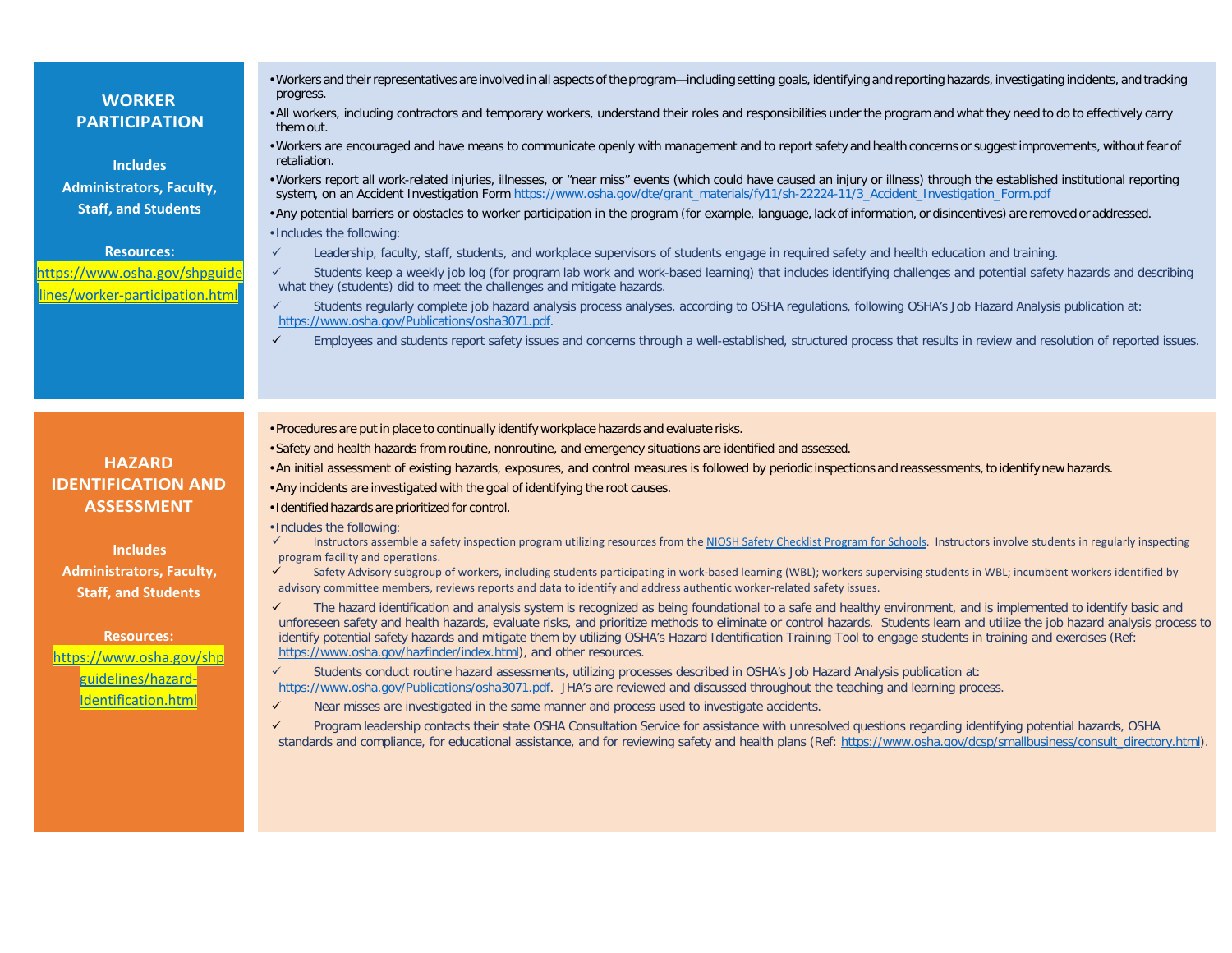| • Employers and workers cooperate to identify and select methods for eliminating, preventing, or controlling workplace hazards. OSHA's recommended practice for hazard<br>identification, assessment, and control is utilized to predict and mitigate potential safety hazards. Ref: https://www.osha.gov/shpquidelines/hazard-Identification.html<br><b>HAZARD</b><br>• Controls are selected according to a hierarchy that uses engineering solutions first, followed by safe work practices, administrative controls, and finally personal protective<br><b>PREVENTION AND</b><br>equipment (PPE).<br><b>CONTROL</b><br>• A plan is developed that ensures controls are implemented, interim protection is provided, progress is tracked, and the effectiveness of controls is verified.<br>· Includes the following:<br>$\checkmark$<br>Students demonstrate knowledge, skills, and abilities to predict potential hazards, use risk assessment processes, and hierarchy of hazard control to implement<br><b>Includes</b><br>protections and control measures.<br><b>Administrators, Faculty,</b><br>$\checkmark$<br>Students utilize resources from the NIOSH's Hierarchy of Controls at: https://www.cdc.gov/niosh/topics/hierarchy/ to establish appropriate mitigation of hazards.<br>and Employers<br>✓<br>Students utilize training tools, such as OSHA's Hazard Identification Training Tool, in order to learn how to identify hazards - Ref: https://www.osha.gov/hazfinder/index.html.<br>$\checkmark$<br>Students learn about and utilize the NFPA 70E standards - requirements for safe work practices to protect personnel by reducing exposure to major electrical hazards, originally<br>developed at OSHA's request, and free availability is at: https://www.nfpa.org/Login. Students are taught the lockout-tagout process in order to de-energize live and stored energy in<br><b>Resources:</b><br>electrical, mechanical, hydraulic, pneumatic, chemical, thermal, and other sources. Program utilize resources, such as OSHA's Lockout-Tagout Interactive Training Program (Ref:<br>ttps://www.osha.gov/shpguidel<br>https://www.osha.gov/dts/osta/lototraining/index.html).<br>ines/hazard-prevention.html<br>$\checkmark$<br>Employers that provide work-based learning placements and supervision of students have a S&H Plan in place containing the Core Elements identified by OSHA in its Core<br>Elements of the Safety and Health Program Recommended Practices.<br>$\checkmark$<br>Student lab activities, work-based learning reports, and student job logs are regularly reviewed to ensure that hazards controls are in place, and potential safety concerns are<br>being appropriately addressed.<br>$\checkmark$<br>Employees/students/stakeholders report safety issues and concerns through a well-established, structured process that results in review and resolution of reported issues.<br>Program leadership contacts their state OSHA Consultation Service for assistance with unresolved questions regarding identifying potential hazards, OSHA standards and<br>$\checkmark$<br>compliance, for educational assistance, and for reviewing safety and health plans (Ref: https://www.osha.gov/dcsp/smallbusiness/consult directory.html).<br>• All workers are trained to understand how the program works and how to carry out the responsibilities assigned to them under the program.<br>• Employers, managers, and supervisors receive training on safety concepts and their responsibility for protecting workers' rights and responding to workers' reports and<br><b>EDUCATION AND</b><br>concerns.<br><b>TRAINING</b><br>• All workers are trained to recognize workplace hazards and to understand the control measures that have been implemented.<br>. Includes the following:<br>All students complete the OSHA 10-hour outreach training. 15-hour expanded OSHA 10-Hour Safety Training, Ref: Operationalizing the OSHA 10-Hour Safety<br>✓<br><b>Includes</b><br>Outreach Training 15 Hours concepts operationalize 10-hour training topics into CTE education/training, where applicable. (Ref: bottom of page)<br><b>Administrators, Faculty,</b><br>$\checkmark$<br>All instructors and on-site work-based learning supervisory personnel will complete the 30-hour OSHA Safety Training.<br>and Employers<br>$\checkmark$<br>Education and Training is informed by OSHA's Recommended Practices for Safety and Health Programs – Crosswalk to Existing Standards at:<br>https://www.osha.gov/shpguidelines/docs/SHPs and Existing OSHA Standards factsheet.pdf<br>$\checkmark$<br>Instructors utilize the NIOSH Safety Checklist Program for Schools at: https://www.cdc.gov/niosh/docs/2004-101/ to teach students about how to understand<br><b>Resources:</b><br>safety regulations, perform safety inspections and maintenance, and comply with safety and health and environmental regulations.<br>https://www.osha.gov/shpguidel<br>$\checkmark$<br>Students utilize training tools, such as OSHA's Hazard Identification Training Tool, in order to learn how to identify hazards - Ref:<br>ines/education-training.htm<br>https://www.osha.gov/hazfinder/index.html.<br>$\checkmark$<br>Training is provided, as required by specific OSHA standards (ref: Training Requirements in OSHA Standards; https://www.osha.gov/Publications/osha2254.pdf<br>Safety training is identified and provided, as needed as part of each student's Professional Development plan. Specific additional third-part safety training may be<br>✓<br>required. Examples include: Job Safety & Environmental Analysis (delivered with the OSHA 10-hour); Arc Flash; Rigging, Lifting and Cribbing; Adult First Aid w/CPR;<br>Forklift; Electrostatic Discharge; Fall Protection (including Nacelle Rescue, Top of the Nacelle Rescue, Hub Rescue, Ladder Climb, Ladder Rescue, and Tower Self |  |
|-----------------------------------------------------------------------------------------------------------------------------------------------------------------------------------------------------------------------------------------------------------------------------------------------------------------------------------------------------------------------------------------------------------------------------------------------------------------------------------------------------------------------------------------------------------------------------------------------------------------------------------------------------------------------------------------------------------------------------------------------------------------------------------------------------------------------------------------------------------------------------------------------------------------------------------------------------------------------------------------------------------------------------------------------------------------------------------------------------------------------------------------------------------------------------------------------------------------------------------------------------------------------------------------------------------------------------------------------------------------------------------------------------------------------------------------------------------------------------------------------------------------------------------------------------------------------------------------------------------------------------------------------------------------------------------------------------------------------------------------------------------------------------------------------------------------------------------------------------------------------------------------------------------------------------------------------------------------------------------------------------------------------------------------------------------------------------------------------------------------------------------------------------------------------------------------------------------------------------------------------------------------------------------------------------------------------------------------------------------------------------------------------------------------------------------------------------------------------------------------------------------------------------------------------------------------------------------------------------------------------------------------------------------------------------------------------------------------------------------------------------------------------------------------------------------------------------------------------------------------------------------------------------------------------------------------------------------------------------------------------------------------------------------------------------------------------------------------------------------------------------------------------------------------------------------------------------------------------------------------------------------------------------------------------------------------------------------------------------------------------------------------------------------------------------------------------------------------------------------------------------------------------------------------------------------------------------------------------------------------------------------------------------------------------------------------------------------------------------------------------------------------------------------------------------------------------------------------------------------------------------------------------------------------------------------------------------------------------------------------------------------------------------------------------------------------------------------------------------------------------------------------------------------------------------------------------------------------------------------------------------------------------------------------------------------------------------------------------------------------------------------------------------------------------------------------------------------------------------------------------------------------------------------------------------------------------------------------------------------------------------------------------------------------------------------------------------------------------------------------------------------------------------------------------------------------------------------------------------------------------------------------------------------------------------------------------------------------------------------------------------------------------------------------------------------------------------------------------------------------------------------------------------------------------------------------------------------------------------------------------------------------------------------------------------------------------------------------------------------------------------------------------------------------------------------------------------------------------------------------------------------------------------------------------------------------------------------------------------------------------------------------------------------------------------------------------------------------------------------------------------------------------------------------------------------------------------------------------------------------------------------------------------------------------------------------------------------|--|
|                                                                                                                                                                                                                                                                                                                                                                                                                                                                                                                                                                                                                                                                                                                                                                                                                                                                                                                                                                                                                                                                                                                                                                                                                                                                                                                                                                                                                                                                                                                                                                                                                                                                                                                                                                                                                                                                                                                                                                                                                                                                                                                                                                                                                                                                                                                                                                                                                                                                                                                                                                                                                                                                                                                                                                                                                                                                                                                                                                                                                                                                                                                                                                                                                                                                                                                                                                                                                                                                                                                                                                                                                                                                                                                                                                                                                                                                                                                                                                                                                                                                                                                                                                                                                                                                                                                                                                                                                                                                                                                                                                                                                                                                                                                                                                                                                                                                                                                                                                                                                                                                                                                                                                                                                                                                                                                                                                                                                                                                                                                                                                                                                                                                                                                                                                                                                                                                                                                                                           |  |
|                                                                                                                                                                                                                                                                                                                                                                                                                                                                                                                                                                                                                                                                                                                                                                                                                                                                                                                                                                                                                                                                                                                                                                                                                                                                                                                                                                                                                                                                                                                                                                                                                                                                                                                                                                                                                                                                                                                                                                                                                                                                                                                                                                                                                                                                                                                                                                                                                                                                                                                                                                                                                                                                                                                                                                                                                                                                                                                                                                                                                                                                                                                                                                                                                                                                                                                                                                                                                                                                                                                                                                                                                                                                                                                                                                                                                                                                                                                                                                                                                                                                                                                                                                                                                                                                                                                                                                                                                                                                                                                                                                                                                                                                                                                                                                                                                                                                                                                                                                                                                                                                                                                                                                                                                                                                                                                                                                                                                                                                                                                                                                                                                                                                                                                                                                                                                                                                                                                                                           |  |
| Rescue). Students will develop the understanding, knowledge, skills, and abilities to function within a Safety and Health plan framework by graduation.                                                                                                                                                                                                                                                                                                                                                                                                                                                                                                                                                                                                                                                                                                                                                                                                                                                                                                                                                                                                                                                                                                                                                                                                                                                                                                                                                                                                                                                                                                                                                                                                                                                                                                                                                                                                                                                                                                                                                                                                                                                                                                                                                                                                                                                                                                                                                                                                                                                                                                                                                                                                                                                                                                                                                                                                                                                                                                                                                                                                                                                                                                                                                                                                                                                                                                                                                                                                                                                                                                                                                                                                                                                                                                                                                                                                                                                                                                                                                                                                                                                                                                                                                                                                                                                                                                                                                                                                                                                                                                                                                                                                                                                                                                                                                                                                                                                                                                                                                                                                                                                                                                                                                                                                                                                                                                                                                                                                                                                                                                                                                                                                                                                                                                                                                                                                   |  |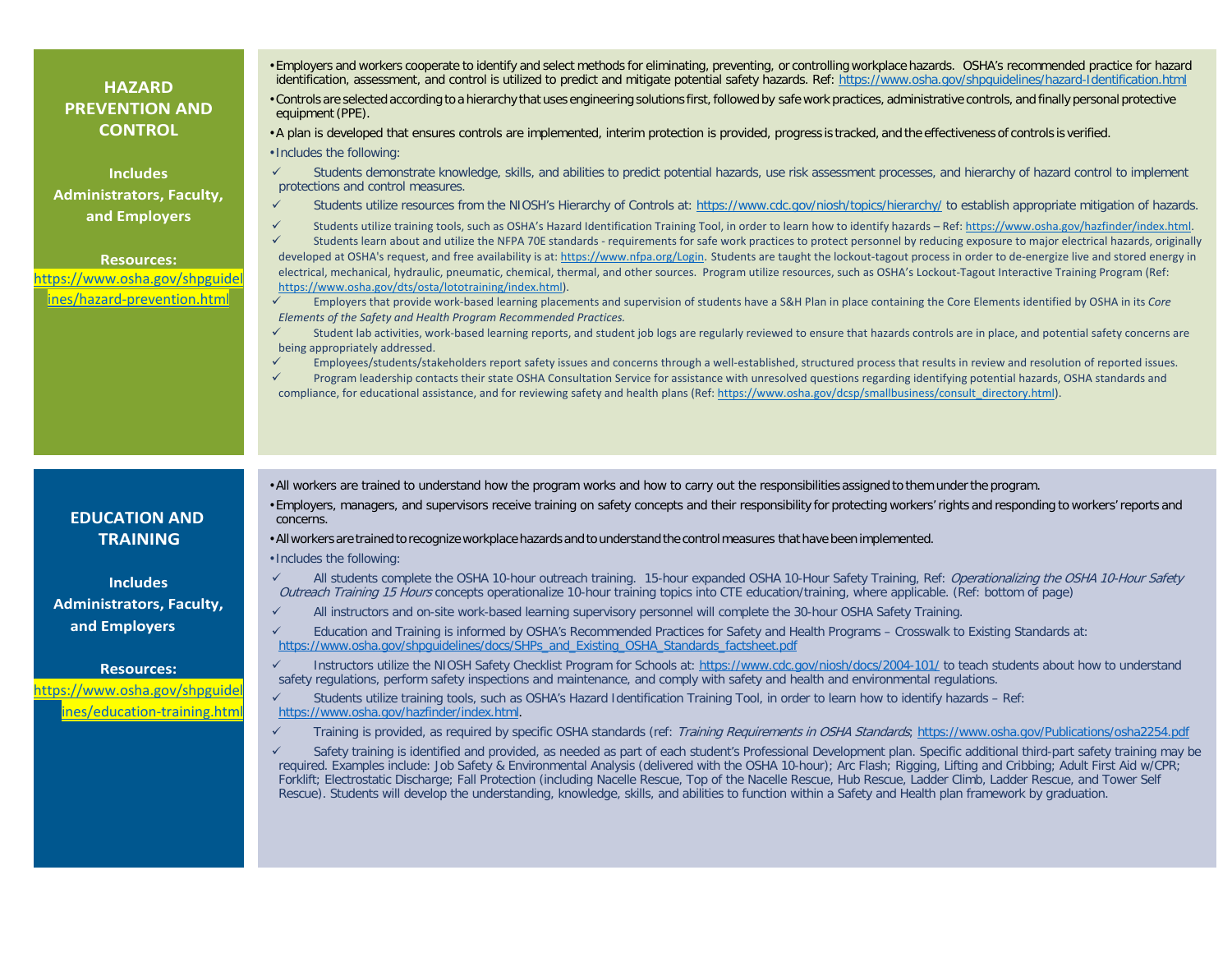## **PROGRAM EVALUATION AND IMPROVEMENT**

**Includes Administrators, Faculty, and Employers**

**Resources:** [https://www.osha.gov/shp](https://www.osha.gov/shpguidelines/program-evaluation.html) [guidelines/program](https://www.osha.gov/shpguidelines/program-evaluation.html)[evaluation.html](https://www.osha.gov/shpguidelines/program-evaluation.html)

- •Control measures are periodically evaluated for effectiveness.
- Processes are established to monitor program performance, verify program implementation, and identify program shortcomings and opportunities for improvement.

•Necessaryactionsaretakentoimprovetheprogramandoverall safetyandhealthperformance.

- Includes the following:
- $\checkmark$  Safety becomes formalized within the annual program review and improvement process.
- $\checkmark$  Faculty complete an annual safety audit using the revised [Safety and Health Program Audit Tool](https://www.osha.gov/shpguidelines/docs/SHP_Audit_Tool.pdf).
- Safety Advisory subgroup annually reviews safety audit, accident and near-miss reports, and reported safety issues, and makes recommendations for updating the program's strategic plan for the coming year.
- Program Advisory Committee considers Safety Advisory subgroup recommendations as it updates the program's annual strategic plan.
- Program review and improvement is conducted according to guidelines set forth by The Higher Learning Commission of the North Central Association of Colleges and Schools
- Administration reviews and, subject to any discussions/adjustments, signs off on the program's strategic plan.
- $\checkmark$  Advisory Committee receives routine updates on program improvement progress to strategic planning goals and objectives throughout the year at its regular meetings.
- Program leadership contacts their state OSHA Consultation Service for assistance with unresolved questions regarding identifying potential hazards, OSHA standards and compliance, for educational assistance, and for reviewing safety and health plans (Ref: https://www.osha.gov/dcsp/smallbusiness/consult\_directory.html).

**COMMUNICATION AND COORDINATION FOR EMPLOYERS ON MULTIEMPLOYER WORKSITES Includes Administrators, Faculty,**

**and Employers**

#### **Resources:**

[https://www.osha.gov/shp](https://www.osha.gov/shpguidelines/communication.html) [guidelines/communication.](https://www.osha.gov/shpguidelines/communication.html) [html](https://www.osha.gov/shpguidelines/communication.html)

- •General contractors, contractors, and staffing agencies commit to providing the same level of safety and health protection to all employees.
- •General contractors, contractors, subcontractors, and staffing agencies communicate the hazards present atthe worksite and the hazards that work of contractworkersmay create on site.
- General contractors establish specifications and qualifications for contractors and staffing agencies.
- Prior to beginning work, general contractors, contractors, and staffing agencies coordinate on work planning and scheduling to identify and resolve any conflicts that could impact safety or health.

• Includes the following:

- $\checkmark$  Administrators, faculty, and advisory committee work together to establish an effective communication structure for the program.
- $\checkmark$  All program stakeholders are included in the program communications structure, including administrators, faculty, advisory committee members, safety subgroup members, students, employers, work-based learning supervisors, etc.
- $\checkmark$  Communication and coordination processes are focused on providing students with authentic industry learning and experience.
- $\checkmark$  Program leadership serves as the designated host employer for the communications and coordination processes.
- $\checkmark$  Program leadership coordinates student work-based learning activities to ensure appropriate learning placement.